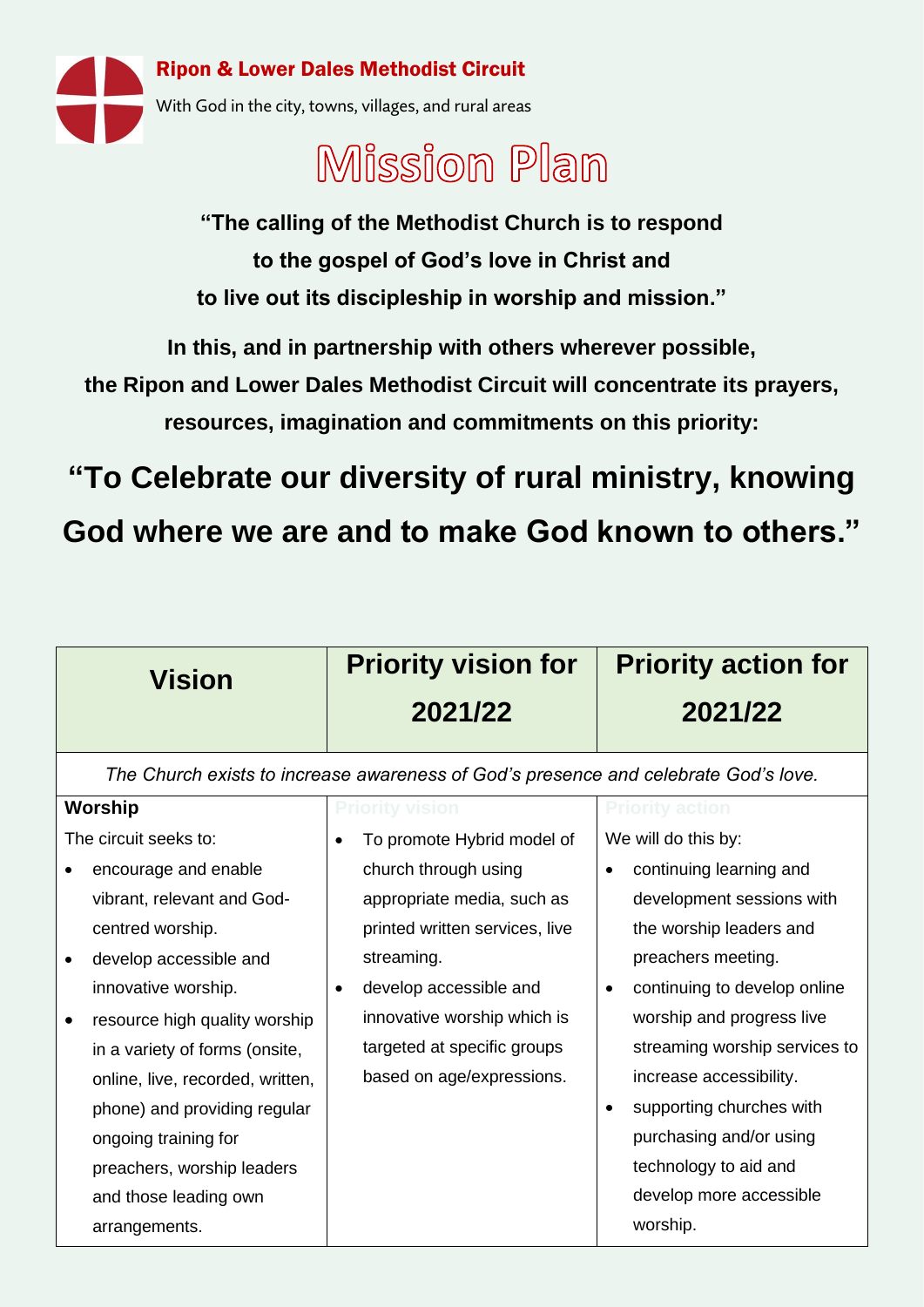| The Church exists to help people to grow and learn as Christians, through mutual support & care. |                                            |                                 |  |  |  |  |  |  |
|--------------------------------------------------------------------------------------------------|--------------------------------------------|---------------------------------|--|--|--|--|--|--|
| <b>Learning and Caring</b>                                                                       | <b>Priority vision</b>                     | <b>Priority action</b>          |  |  |  |  |  |  |
| The circuit seeks to:                                                                            | To see an increase in the                  | Encourage creative              |  |  |  |  |  |  |
| nurture communities of Christ                                                                    | mutual support and care                    | engagement with A Methodist     |  |  |  |  |  |  |
| centred pastoral care, by                                                                        | across the circuit of churches             | Way of Life. Provision of       |  |  |  |  |  |  |
| making sure no one is                                                                            | and across its membership.                 | study sessions in October.      |  |  |  |  |  |  |
| forgotten or excluded.                                                                           | To provide imaginative<br>$\bullet$        | Develop contextually suitable   |  |  |  |  |  |  |
| encourage positive<br>$\bullet$                                                                  | means of support to help                   | small groups to facilitate safe |  |  |  |  |  |  |
| engagement with wider                                                                            | each church with required                  | nurturing environments to       |  |  |  |  |  |  |
| Methodism and utilise its                                                                        | administrative tasks.                      | help people grow and learn      |  |  |  |  |  |  |
| resources to help people                                                                         | build confidence in our rural<br>$\bullet$ | as Christians.                  |  |  |  |  |  |  |
| explore, grow, and learn as                                                                      | churches through                           | To identify and provide         |  |  |  |  |  |  |
| Christians.                                                                                      | encouraging pastoral charge.               | training for those serving in   |  |  |  |  |  |  |
| use best practice in all our                                                                     |                                            | and through the circuit of      |  |  |  |  |  |  |
| work, ensuring best                                                                              |                                            | churches.                       |  |  |  |  |  |  |
| safeguarding practice and                                                                        |                                            |                                 |  |  |  |  |  |  |
| keeping everyone safe with                                                                       |                                            |                                 |  |  |  |  |  |  |
| GDPR.                                                                                            |                                            |                                 |  |  |  |  |  |  |
| build confidence in our rural<br>$\bullet$                                                       |                                            |                                 |  |  |  |  |  |  |
| churches through                                                                                 |                                            |                                 |  |  |  |  |  |  |
| encouraging pastoral charge.                                                                     |                                            |                                 |  |  |  |  |  |  |

*The Church exists to be a good neighbour to people in need and to challenge injustice.*

| Service                         | <b>Priority vision</b>          | <b>Priority action</b>                   |  |
|---------------------------------|---------------------------------|------------------------------------------|--|
| The circuit seeks to:           | Celebrating our ecumenical<br>٠ | To promote and engage                    |  |
| encourage positive<br>$\bullet$ | relationships and local         | Walking with Micah project.              |  |
| engagement with wider           | ecumenical partnership to be    | Continuing to develop local<br>$\bullet$ |  |
| Methodism and utilise its       | better serve people in need     | social action and care                   |  |
| resources to raise awareness    | and challenge injustice.        | groups.                                  |  |
| of issues of injustice and      |                                 | In response to the Covid 19<br>٠         |  |
| facilitate active engagement.   |                                 | pandemic, to identify needs              |  |
| better appreciate the value of  |                                 | and work alongside local                 |  |
| work by JPIT (joint public      |                                 | communities in partnership to            |  |
| issues team) for increasing     |                                 | transform, revive and build              |  |
| local church participation in   |                                 | society.                                 |  |
| challenging injustice and       |                                 | supporting Methodist                     |  |
| working for peace.              |                                 | charities such as All We Can.            |  |
|                                 |                                 |                                          |  |
|                                 |                                 |                                          |  |
|                                 |                                 |                                          |  |